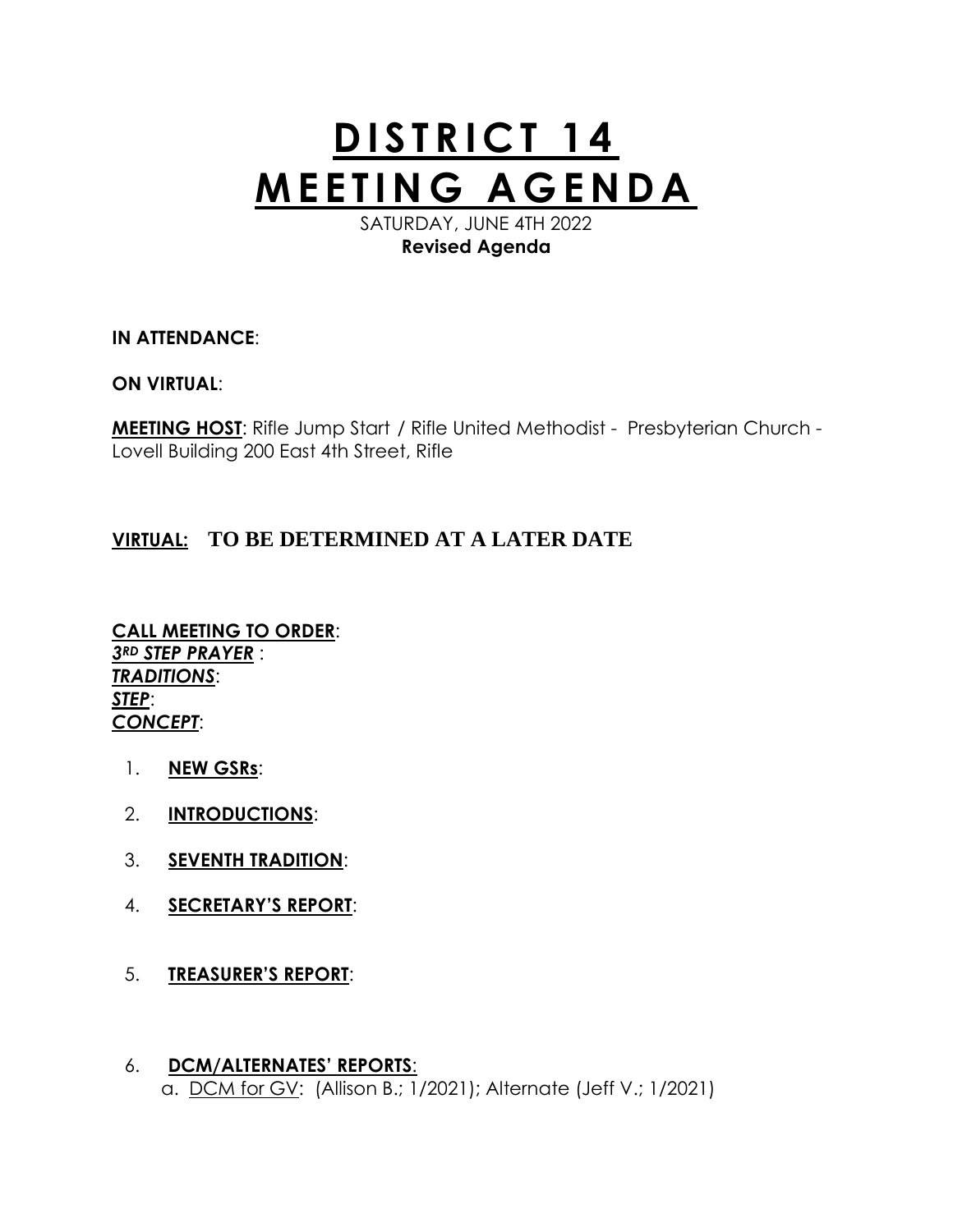- b. DCM for EV: (Jair S.; 1/22); Alternate (VACANT)
- c. DCM for Aspen: (VACANT; Alternate: (VACANT)
- d. DCM for RFV: (Mike B.; 1/2021); Alternate: (Seth J.; 1/2021)

#### 7. **COMMITTEE REPORTS**: a. **ARCHIVES**: (Brandi W.; 4/2022)

- b. **RECORDS COORDINATOR**: (Betsy)
- c. **INTERGROUP/MAL**: (Aaron; 3/2022)
- d. **CORRECTIONS**: (Wayne; 1/2022)
- e. **GRAPEVINE**: (Mary Bess; 1/2021):
- f. **LITERATURE**: (Daniel B.):
- g. **CPC for RFV**: (VACANT)
- h. **CPC and PI for EV**: (Karen G.; 1/22)
- i. **CPC and PI for GV**: (VACANT; Marilyn filling in)
- j. **PI FOR RFV**: (Marshall; 1/22)
- k. **MEETING LISTS**: (Jordan; 1/22)
- l. **PHONE SERVICE**: (Sarah J.; 01/2021):

m.

n. **TREATMENT**: (Peter; 1/2021):